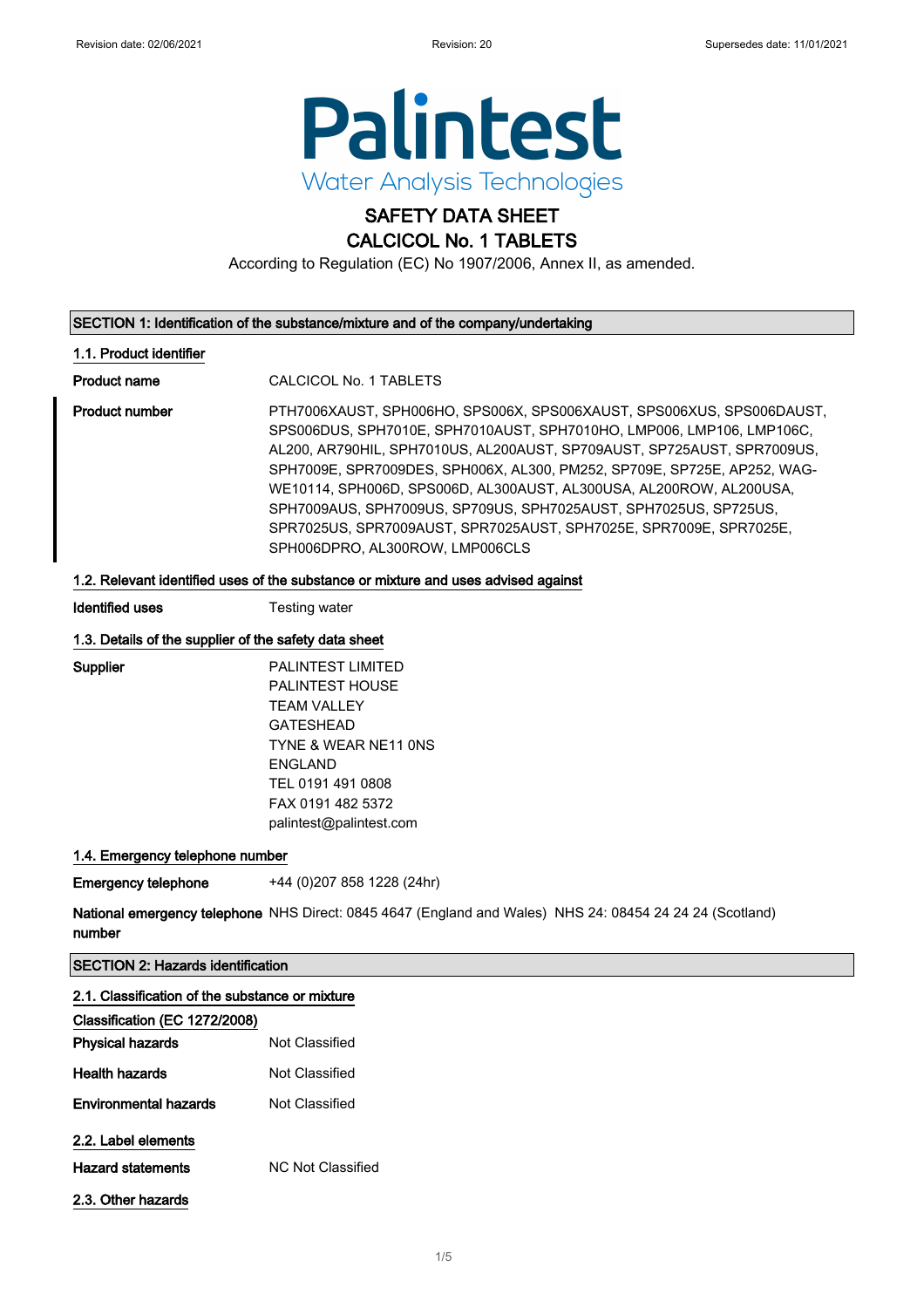h

# CALCICOL No. 1 TABLETS

This product does not contain any substances classified as PBT or vPvB.

| <b>SECTION 3: Composition/information on ingredients</b>                          |                                                                                                                        |  |  |
|-----------------------------------------------------------------------------------|------------------------------------------------------------------------------------------------------------------------|--|--|
| 3.2. Mixtures                                                                     |                                                                                                                        |  |  |
| <b>IMINO DIACETIC ACID</b>                                                        | 2%                                                                                                                     |  |  |
| CAS number: 142-73-4                                                              | REACH registration number: N/A                                                                                         |  |  |
| Classification<br>Skin Irrit. 2 - H315<br>Eye Irrit. 2 - H319<br>STOT SE 3 - H335 |                                                                                                                        |  |  |
|                                                                                   | The Full Text for all R-Phrases and Hazard Statements are Displayed in Section 16.                                     |  |  |
| <b>Composition comments</b>                                                       | The data shown are in accordance with the latest EC Directives.                                                        |  |  |
| <b>SECTION 4: First aid measures</b>                                              |                                                                                                                        |  |  |
| 4.1. Description of first aid measures                                            |                                                                                                                        |  |  |
| Inhalation                                                                        | Unlikely route of exposure as the product does not contain volatile substances.                                        |  |  |
| Ingestion                                                                         | Rinse mouth thoroughly with water. Get medical attention if any discomfort continues.                                  |  |  |
| <b>Skin contact</b>                                                               | Wash skin thoroughly with soap and water. Get medical attention promptly if symptoms occur<br>after washing.           |  |  |
| Eye contact                                                                       | Remove any contact lenses and open eyelids wide apart. Rinse with water. Continue to rinse<br>for at least 15 minutes. |  |  |
|                                                                                   | 4.2. Most important symptoms and effects, both acute and delayed                                                       |  |  |
| Inhalation                                                                        | No specific symptoms known.                                                                                            |  |  |
| Ingestion                                                                         | No specific symptoms known.                                                                                            |  |  |
| <b>Skin contact</b>                                                               | No specific symptoms known.                                                                                            |  |  |
| Eye contact                                                                       | No specific symptoms known.                                                                                            |  |  |
|                                                                                   | 4.3. Indication of any immediate medical attention and special treatment needed                                        |  |  |
| Notes for the doctor                                                              | No specific recommendations.                                                                                           |  |  |
| <b>SECTION 5: Firefighting measures</b>                                           |                                                                                                                        |  |  |
| 5.1. Extinguishing media                                                          |                                                                                                                        |  |  |
| Suitable extinguishing media                                                      | Use fire-extinguishing media suitable for the surrounding fire.                                                        |  |  |
| 5.2. Special hazards arising from the substance or mixture                        |                                                                                                                        |  |  |
| <b>Hazardous combustion</b><br>products                                           | No known hazardous decomposition products.                                                                             |  |  |
| 5.3. Advice for firefighters                                                      |                                                                                                                        |  |  |
| Protective actions during<br>firefighting                                         | No specific firefighting precautions known.                                                                            |  |  |
| <b>SECTION 6: Accidental release measures</b>                                     |                                                                                                                        |  |  |
| 6.1. Personal precautions, protective equipment and emergency procedures          |                                                                                                                        |  |  |

Personal precautions Wear protective clothing as described in Section 8 of this safety data sheet.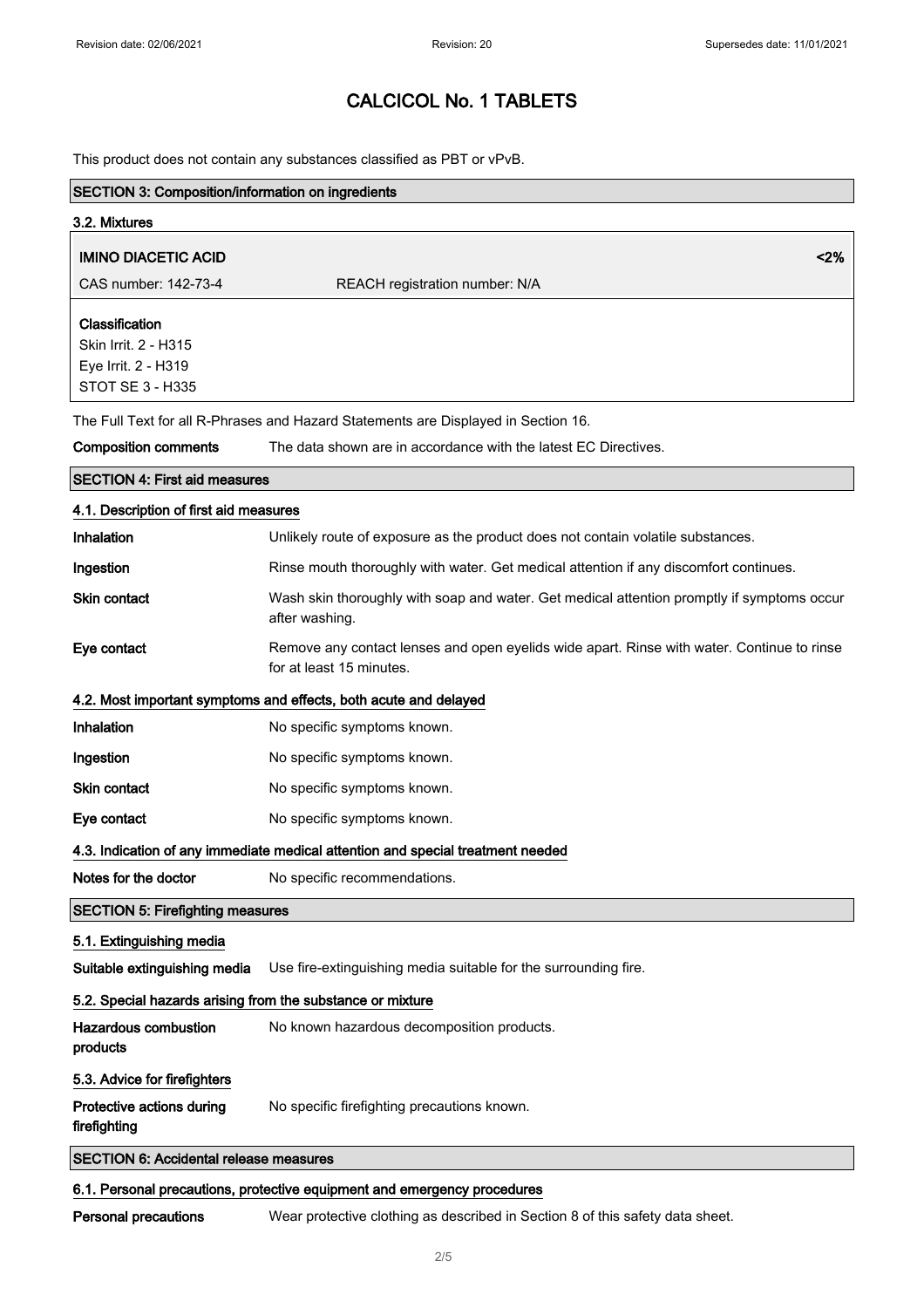# CALCICOL No. 1 TABLETS

| 6.2. Environmental precautions                             |                                                                                                                                                                                                                                                                                    |  |  |  |
|------------------------------------------------------------|------------------------------------------------------------------------------------------------------------------------------------------------------------------------------------------------------------------------------------------------------------------------------------|--|--|--|
| <b>Environmental precautions</b>                           | Not considered to be a significant hazard due to the small quantities used. However, large or<br>frequent spills may have hazardous effects on the environment.                                                                                                                    |  |  |  |
| 6.3. Methods and material for containment and cleaning up  |                                                                                                                                                                                                                                                                                    |  |  |  |
| Methods for cleaning up                                    | No specific clean-up procedure recommended.                                                                                                                                                                                                                                        |  |  |  |
| 6.4. Reference to other sections                           |                                                                                                                                                                                                                                                                                    |  |  |  |
| Reference to other sections                                | Wear protective clothing as described in Section 8 of this safety data sheet.                                                                                                                                                                                                      |  |  |  |
| <b>SECTION 7: Handling and storage</b>                     |                                                                                                                                                                                                                                                                                    |  |  |  |
| 7.1. Precautions for safe handling                         |                                                                                                                                                                                                                                                                                    |  |  |  |
| <b>Usage precautions</b>                                   | Good personal hygiene procedures should be implemented.                                                                                                                                                                                                                            |  |  |  |
|                                                            | 7.2. Conditions for safe storage, including any incompatibilities                                                                                                                                                                                                                  |  |  |  |
| <b>Storage precautions</b>                                 | Store in tightly-closed, original container in a dry and cool place. Keep separate from food,<br>feedstuffs, fertilisers and other sensitive material.                                                                                                                             |  |  |  |
| 7.3. Specific end use(s)                                   |                                                                                                                                                                                                                                                                                    |  |  |  |
| Specific end use(s)                                        | The identified uses for this product are detailed in Section 1.2.                                                                                                                                                                                                                  |  |  |  |
| <b>SECTION 8: Exposure controls/Personal protection</b>    |                                                                                                                                                                                                                                                                                    |  |  |  |
| 8.1. Control parameters                                    |                                                                                                                                                                                                                                                                                    |  |  |  |
| Ingredient comments                                        | No exposure limits known for ingredient(s). WEL = Workplace Exposure Limits                                                                                                                                                                                                        |  |  |  |
| 8.2. Exposure controls                                     |                                                                                                                                                                                                                                                                                    |  |  |  |
| Protective equipment                                       |                                                                                                                                                                                                                                                                                    |  |  |  |
|                                                            |                                                                                                                                                                                                                                                                                    |  |  |  |
| Eye/face protection                                        | Eyewear complying with an approved standard should be worn if a risk assessment indicates<br>eye contact is possible. The following protection should be worn: Chemical splash goggles.                                                                                            |  |  |  |
| Hand protection                                            | No specific hand protection recommended. Chemical-resistant, impervious gloves complying<br>with an approved standard should be worn if a risk assessment indicates skin contact is<br>possible. It is recommended that gloves are made of the following material: Nitrile rubber. |  |  |  |
| Hygiene measures                                           | No specific hygiene procedures recommended but good personal hygiene practices should<br>always be observed when working with chemical products.                                                                                                                                   |  |  |  |
| <b>SECTION 9: Physical and chemical properties</b>         |                                                                                                                                                                                                                                                                                    |  |  |  |
| 9.1. Information on basic physical and chemical properties |                                                                                                                                                                                                                                                                                    |  |  |  |
| Appearance                                                 | Solid                                                                                                                                                                                                                                                                              |  |  |  |
| Colour                                                     | Pink.                                                                                                                                                                                                                                                                              |  |  |  |
| Odour                                                      | Odourless.                                                                                                                                                                                                                                                                         |  |  |  |

Solubility(ies) Soluble in water. 9.2. Other information

### Other information No data available.

SECTION 10: Stability and reactivity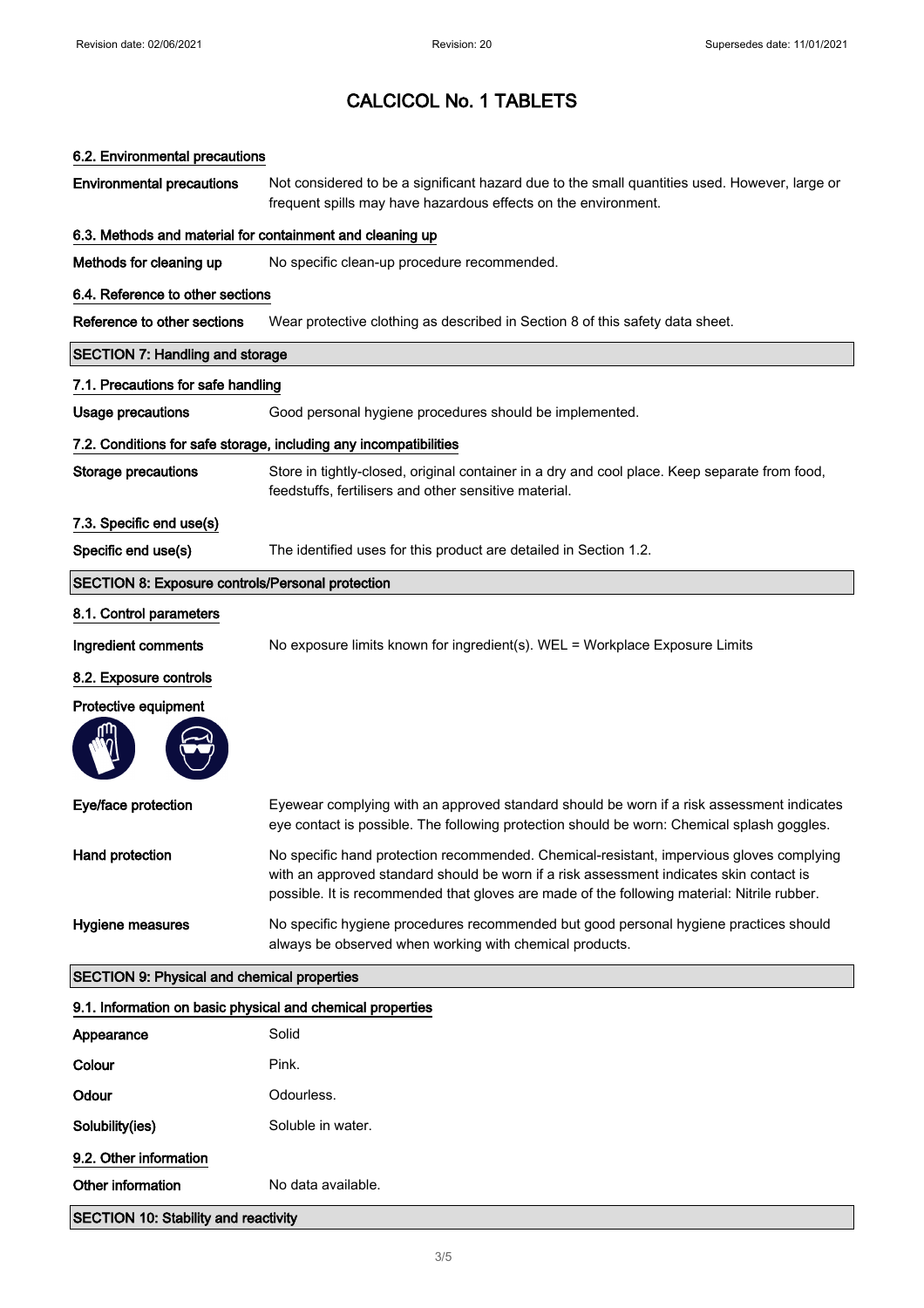# CALCICOL No. 1 TABLETS

| 10.1. Reactivity                                 |                                                                                                                                                                 |  |  |  |
|--------------------------------------------------|-----------------------------------------------------------------------------------------------------------------------------------------------------------------|--|--|--|
| Reactivity                                       | There are no known reactivity hazards associated with this product.                                                                                             |  |  |  |
| 10.2. Chemical stability                         |                                                                                                                                                                 |  |  |  |
| <b>Stability</b>                                 | Stable under the prescribed storage conditions.                                                                                                                 |  |  |  |
| 10.3. Possibility of hazardous reactions         |                                                                                                                                                                 |  |  |  |
| Possibility of hazardous<br>reactions            | No data available.                                                                                                                                              |  |  |  |
| 10.4. Conditions to avoid                        |                                                                                                                                                                 |  |  |  |
| Conditions to avoid                              | There are no known conditions that are likely to result in a hazardous situation.                                                                               |  |  |  |
| 10.5. Incompatible materials                     |                                                                                                                                                                 |  |  |  |
| Materials to avoid                               | No specific material or group of materials is likely to react with the product to produce a<br>hazardous situation.                                             |  |  |  |
| 10.6. Hazardous decomposition products           |                                                                                                                                                                 |  |  |  |
| Hazardous decomposition<br>products              | No known hazardous decomposition products.                                                                                                                      |  |  |  |
| <b>SECTION 11: Toxicological information</b>     |                                                                                                                                                                 |  |  |  |
| 11.1. Information on toxicological effects       |                                                                                                                                                                 |  |  |  |
| <b>Toxicological effects</b>                     | No information available.                                                                                                                                       |  |  |  |
| <b>SECTION 12: Ecological information</b>        |                                                                                                                                                                 |  |  |  |
| Ecotoxicity                                      | Not considered to be a significant hazard due to the small quantities used. However, large or<br>frequent spills may have hazardous effects on the environment. |  |  |  |
| 12.1. Toxicity                                   |                                                                                                                                                                 |  |  |  |
| <b>Toxicity</b>                                  | No data available.                                                                                                                                              |  |  |  |
| 12.2. Persistence and degradability              |                                                                                                                                                                 |  |  |  |
| Persistence and degradability No data available. |                                                                                                                                                                 |  |  |  |
| 12.3. Bioaccumulative potential                  |                                                                                                                                                                 |  |  |  |
| <b>Bioaccumulative potential</b>                 | No data available on bioaccumulation.                                                                                                                           |  |  |  |
| 12.4. Mobility in soil                           |                                                                                                                                                                 |  |  |  |
| <b>Mobility</b>                                  | The product is soluble in water.                                                                                                                                |  |  |  |
| 12.5. Results of PBT and vPvB assessment         |                                                                                                                                                                 |  |  |  |
| Results of PBT and vPvB<br>assessment            | This substance is not classified as PBT or vPvB according to current EU criteria.                                                                               |  |  |  |
| 12.6. Other adverse effects                      |                                                                                                                                                                 |  |  |  |
| Other adverse effects                            | No data available.                                                                                                                                              |  |  |  |
| <b>SECTION 13: Disposal considerations</b>       |                                                                                                                                                                 |  |  |  |
| 13.1. Waste treatment methods                    |                                                                                                                                                                 |  |  |  |
| <b>Disposal methods</b>                          |                                                                                                                                                                 |  |  |  |
|                                                  | No specific disposal method required.                                                                                                                           |  |  |  |